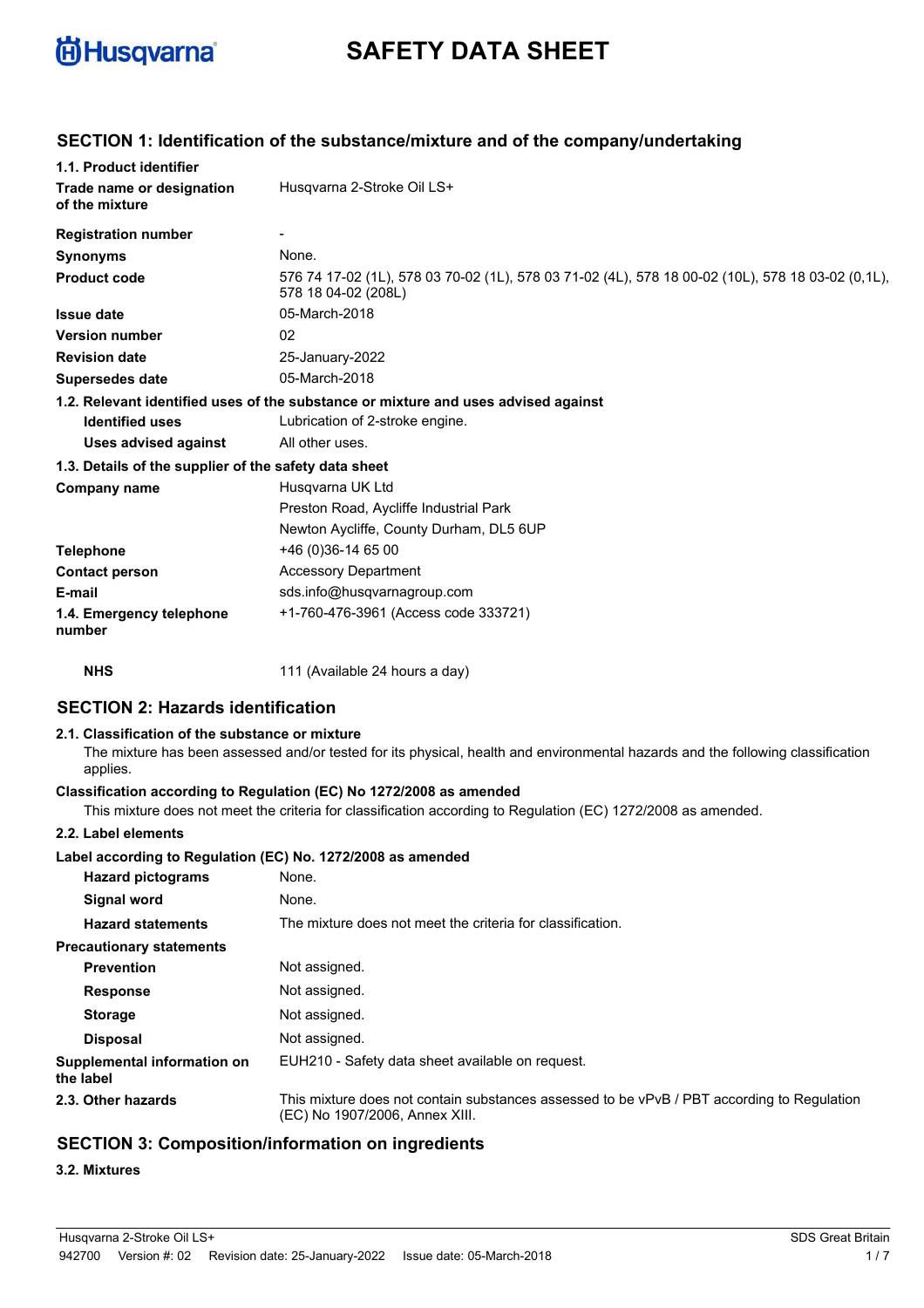| <b>General information</b>                                                              |                                  |             |                                                       |                                                                                               |                                                                                                   |
|-----------------------------------------------------------------------------------------|----------------------------------|-------------|-------------------------------------------------------|-----------------------------------------------------------------------------------------------|---------------------------------------------------------------------------------------------------|
| <b>Chemical name</b>                                                                    |                                  | %           |                                                       | CAS-No. / EC No. REACH Registration No.                                                       | Index No.<br><b>Notes</b>                                                                         |
| Distillates (petroleum), hydrotreated<br>heavy paraffinic                               |                                  | $≥25 - ≤50$ | 64742-54-7<br>265-157-1                               | 01-2119484627-25                                                                              | 649-467-00-8                                                                                      |
|                                                                                         | <b>Classification: -</b>         |             |                                                       |                                                                                               |                                                                                                   |
| Hydrocarbons, C10-C13, n-alkanes,<br>isoalkanes, cyclics, < 2% aromatics                |                                  | $≥10 - 20$  | 918-481-9                                             | 01-2119457273-39                                                                              |                                                                                                   |
|                                                                                         | Classification: Asp. Tox. 1;H304 |             |                                                       |                                                                                               |                                                                                                   |
| Mineral oil                                                                             |                                  | ≤5          | Various                                               | $\overline{\phantom{0}}$                                                                      | $\overline{a}$                                                                                    |
|                                                                                         |                                  |             |                                                       |                                                                                               |                                                                                                   |
|                                                                                         | <b>Classification: -</b>         |             |                                                       |                                                                                               |                                                                                                   |
| <b>Composition comments</b>                                                             |                                  |             |                                                       | percent by volume. The full text for all H-statements is displayed in section 16.             | All concentrations are in percent by weight unless ingredient is a gas. Gas concentrations are in |
|                                                                                         |                                  |             |                                                       | IP346 method DMSO extract for base oil substances: <3.0%.                                     |                                                                                                   |
| <b>SECTION 4: First aid measures</b>                                                    |                                  |             |                                                       |                                                                                               |                                                                                                   |
| <b>General information</b>                                                              | protect themselves.              |             |                                                       | Ensure that medical personnel are aware of the material(s) involved, and take precautions to  |                                                                                                   |
| 4.1. Description of first aid measures                                                  |                                  |             |                                                       |                                                                                               |                                                                                                   |
| <b>Inhalation</b>                                                                       |                                  |             |                                                       | Move to fresh air. Call a physician if symptoms develop or persist.                           |                                                                                                   |
| <b>Skin contact</b>                                                                     |                                  |             |                                                       | Wash off with soap and water. Get medical attention if irritation develops and persists.      |                                                                                                   |
| Eye contact                                                                             |                                  |             |                                                       | Rinse with water. Get medical attention if irritation develops and persists.                  |                                                                                                   |
| Ingestion                                                                               |                                  |             | Rinse mouth. Get medical attention if symptoms occur. |                                                                                               |                                                                                                   |
| 4.2. Most important symptoms<br>and effects, both acute and<br>delayed                  |                                  |             |                                                       | Exposure may cause temporary irritation, redness, or discomfort.                              |                                                                                                   |
| 4.3. Indication of any<br>immediate medical attention<br>and special treatment needed   | Treat symptomatically.           |             |                                                       |                                                                                               |                                                                                                   |
| <b>SECTION 5: Firefighting measures</b>                                                 |                                  |             |                                                       |                                                                                               |                                                                                                   |
| <b>General fire hazards</b>                                                             |                                  |             | No unusual fire or explosion hazards noted.           |                                                                                               |                                                                                                   |
| 5.1. Extinguishing media<br>Suitable extinguishing<br>media                             |                                  |             |                                                       | Water fog. Foam. Dry chemical powder. Carbon dioxide (CO2).                                   |                                                                                                   |
| Unsuitable extinguishing<br>media                                                       |                                  |             |                                                       | Do not use water jet as an extinguisher, as this will spread the fire.                        |                                                                                                   |
| 5.2. Special hazards arising<br>from the substance or mixture                           |                                  |             | During fire, gases hazardous to health may be formed. |                                                                                               |                                                                                                   |
| 5.3. Advice for firefighters<br><b>Special protective</b><br>equipment for firefighters |                                  |             |                                                       | Self-contained breathing apparatus and full protective clothing must be worn in case of fire. |                                                                                                   |
| <b>Special fire fighting</b><br>procedures                                              |                                  |             |                                                       | Move containers from fire area if you can do so without risk.                                 |                                                                                                   |
| <b>Specific methods</b>                                                                 |                                  |             |                                                       | Use standard firefighting procedures and consider the hazards of other involved materials.    |                                                                                                   |
| <b>SECTION 6: Accidental release measures</b>                                           |                                  |             |                                                       |                                                                                               |                                                                                                   |
| 6.1. Personal precautions, protective equipment and emergency procedures                |                                  |             |                                                       |                                                                                               |                                                                                                   |
| For non-emergency<br>personnel                                                          | clothing.                        |             |                                                       | Do not touch damaged containers or spilled material unless wearing appropriate protective     |                                                                                                   |
| For emergency responders                                                                | SDS.                             |             |                                                       |                                                                                               | Keep unnecessary personnel away. Use personal protection recommended in Section 8 of the          |
| 6.2. Environmental precautions                                                          |                                  |             |                                                       | Avoid discharge into drains, water courses or onto the ground.                                |                                                                                                   |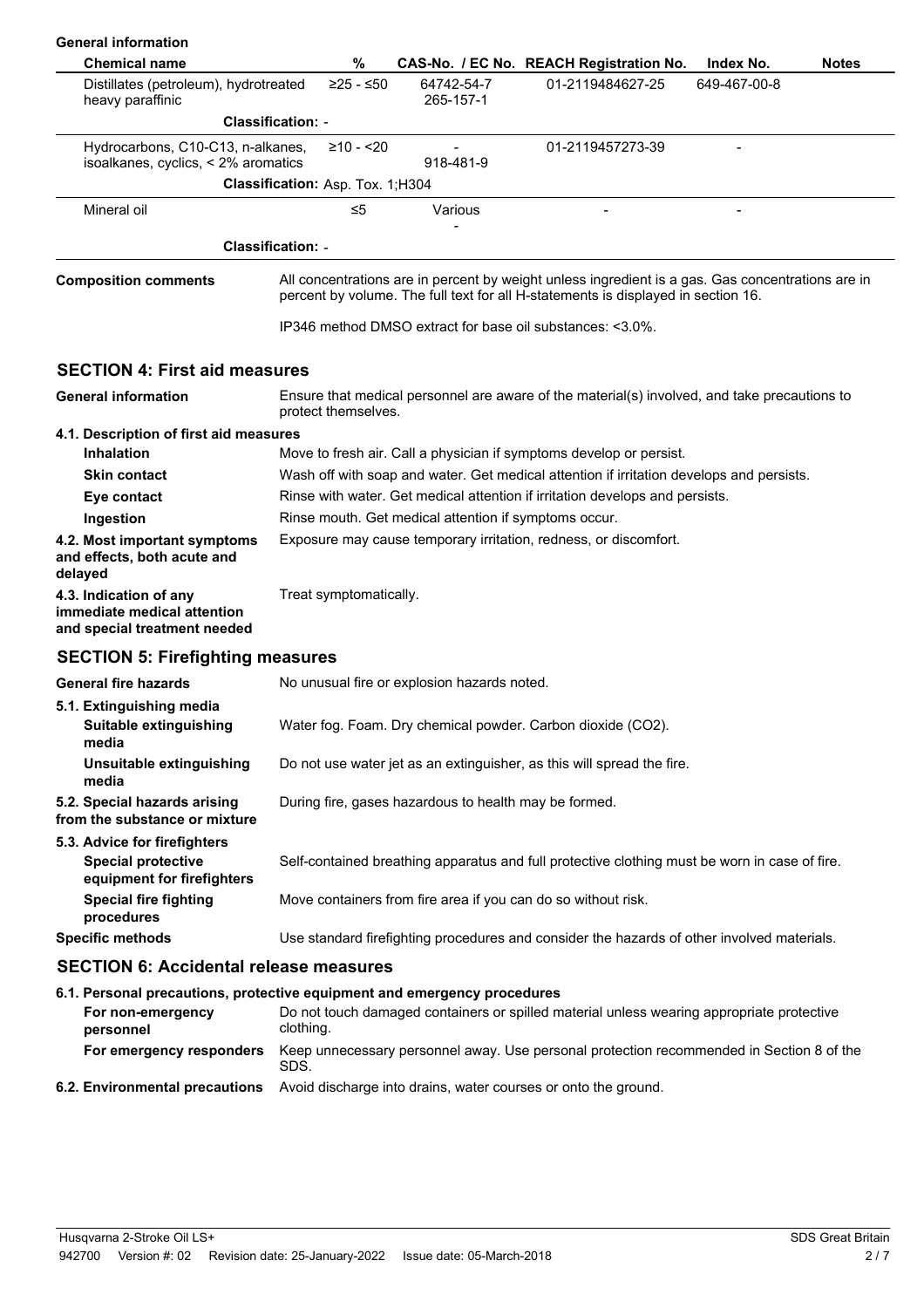| 6.3. Methods and material for                                                     | The product is immiscible with water and will spread on the water surface.                                                                                                                                                                                                                                                                                                                             |                          |                        |  |  |
|-----------------------------------------------------------------------------------|--------------------------------------------------------------------------------------------------------------------------------------------------------------------------------------------------------------------------------------------------------------------------------------------------------------------------------------------------------------------------------------------------------|--------------------------|------------------------|--|--|
| containment and cleaning up                                                       | Large Spills: Stop the flow of material, if this is without risk. Dike the spilled material, where this is<br>possible. Absorb in vermiculite, dry sand or earth and place into containers. Following product<br>recovery, flush area with water.                                                                                                                                                      |                          |                        |  |  |
|                                                                                   | Small Spills: Wipe up with absorbent material (e.g. cloth, fleece). Clean surface thoroughly to<br>remove residual contamination.                                                                                                                                                                                                                                                                      |                          |                        |  |  |
| 6.4. Reference to other<br>sections                                               | Never return spills to original containers for re-use. For waste disposal, see section 13 of the SDS.<br>For personal protection, see section 8 of the SDS. For waste disposal, see section 13 of the SDS.                                                                                                                                                                                             |                          |                        |  |  |
| <b>SECTION 7: Handling and storage</b>                                            |                                                                                                                                                                                                                                                                                                                                                                                                        |                          |                        |  |  |
| 7.1. Precautions for safe<br>handling                                             | Do not cut, weld, solder, drill, grind, or expose containers to heat, flame, sparks, or other sources<br>of ignition. Avoid prolonged exposure. Observe good industrial hygiene practices.                                                                                                                                                                                                             |                          |                        |  |  |
| 7.2. Conditions for safe<br>storage, including any<br>incompatibilities           | Store in original tightly closed container. Store away from incompatible materials (see section 10 of<br>the SDS).                                                                                                                                                                                                                                                                                     |                          |                        |  |  |
| 7.3. Specific end use(s)                                                          | Lubrication of 2-stroke engine. Observe industrial sector guidance on best practices.                                                                                                                                                                                                                                                                                                                  |                          |                        |  |  |
| <b>SECTION 8: Exposure controls/personal protection</b>                           |                                                                                                                                                                                                                                                                                                                                                                                                        |                          |                        |  |  |
| 8.1. Control parameters                                                           |                                                                                                                                                                                                                                                                                                                                                                                                        |                          |                        |  |  |
| <b>Occupational exposure limits</b>                                               | No exposure limits noted for ingredient(s).                                                                                                                                                                                                                                                                                                                                                            |                          |                        |  |  |
| <b>Biological limit values</b>                                                    | No biological exposure limits noted for the ingredient(s).                                                                                                                                                                                                                                                                                                                                             |                          |                        |  |  |
| <b>Recommended monitoring</b><br>procedures                                       | Follow standard monitoring procedures.                                                                                                                                                                                                                                                                                                                                                                 |                          |                        |  |  |
| Derived no effect levels (DNELs)                                                  |                                                                                                                                                                                                                                                                                                                                                                                                        |                          |                        |  |  |
| <b>General Population</b>                                                         |                                                                                                                                                                                                                                                                                                                                                                                                        |                          |                        |  |  |
| <b>Components</b>                                                                 | Value                                                                                                                                                                                                                                                                                                                                                                                                  | <b>Assessment factor</b> | <b>Notes</b>           |  |  |
|                                                                                   | Distillates (petroleum), hydrotreated heavy paraffinic (CAS 64742-54-7)                                                                                                                                                                                                                                                                                                                                |                          |                        |  |  |
| Long-term, Local, Inhalation                                                      | 1.19 mg/m $3$                                                                                                                                                                                                                                                                                                                                                                                          | 75                       | Repeated dose toxicity |  |  |
| <u>Workers</u>                                                                    |                                                                                                                                                                                                                                                                                                                                                                                                        |                          |                        |  |  |
| <b>Components</b>                                                                 | <b>Value</b>                                                                                                                                                                                                                                                                                                                                                                                           | <b>Assessment factor</b> | <b>Notes</b>           |  |  |
|                                                                                   | Distillates (petroleum), hydrotreated heavy paraffinic (CAS 64742-54-7)                                                                                                                                                                                                                                                                                                                                |                          |                        |  |  |
| Long-term, Local, Inhalation<br><b>Predicted no effect concentrations (PNECs)</b> | 5.58 mg/m3                                                                                                                                                                                                                                                                                                                                                                                             | 45                       | Repeated dose toxicity |  |  |
| <b>Components</b>                                                                 | Value                                                                                                                                                                                                                                                                                                                                                                                                  | <b>Assessment factor</b> | <b>Notes</b>           |  |  |
|                                                                                   | Distillates (petroleum), hydrotreated heavy paraffinic (CAS 64742-54-7)                                                                                                                                                                                                                                                                                                                                |                          |                        |  |  |
| Secondary poisoning                                                               | 9.33 mg/kg                                                                                                                                                                                                                                                                                                                                                                                             |                          |                        |  |  |
| 8.2. Exposure controls                                                            |                                                                                                                                                                                                                                                                                                                                                                                                        |                          |                        |  |  |
| Appropriate engineering<br>controls                                               | Good general ventilation (typically 10 air changes per hour) should be used. Ventilation rates<br>should be matched to conditions. If applicable, use process enclosures, local exhaust ventilation,<br>or other engineering controls to maintain airborne levels below recommended exposure limits. If<br>exposure limits have not been established, maintain airborne levels to an acceptable level. |                          |                        |  |  |
| <b>General information</b>                                                        | Individual protection measures, such as personal protective equipment<br>Personal protection equipment should be chosen according to the CEN standards and in<br>discussion with the supplier of the personal protective equipment.                                                                                                                                                                    |                          |                        |  |  |
| <b>Eye/face protection</b>                                                        | Wear safety glasses with side shields (or goggles). Eye protection should meet standard EN 166.                                                                                                                                                                                                                                                                                                        |                          |                        |  |  |
| <b>Skin protection</b>                                                            |                                                                                                                                                                                                                                                                                                                                                                                                        |                          |                        |  |  |
| - Hand protection                                                                 | Wear appropriate chemical resistant gloves. Wear suitable gloves tested to EN374. Glove<br>material: Nitrile rubber. Use gloves with breakthrough time of 60 minutes. Minimum glove<br>thickness 0.17 mm.                                                                                                                                                                                              |                          |                        |  |  |
| - Other                                                                           | Wear suitable protective clothing.                                                                                                                                                                                                                                                                                                                                                                     |                          |                        |  |  |
| <b>Respiratory protection</b>                                                     | In case of insufficient ventilation, wear suitable respiratory equipment. Follow guidance on<br>selection, use, care and maintenance in accordance with EN 529. In case of inadequate ventilation<br>or risk of inhalation of vapours, use suitable respiratory equipment with combination filter (type<br>A2/P2).                                                                                     |                          |                        |  |  |
| <b>Thermal hazards</b>                                                            | Wear appropriate thermal protective clothing, when necessary.                                                                                                                                                                                                                                                                                                                                          |                          |                        |  |  |
| <b>Hygiene measures</b>                                                           | Always observe good personal hygiene measures, such as washing after handling the material<br>and before eating, drinking, and/or smoking. Routinely wash work clothing and protective<br>equipment to remove contaminants.                                                                                                                                                                            |                          |                        |  |  |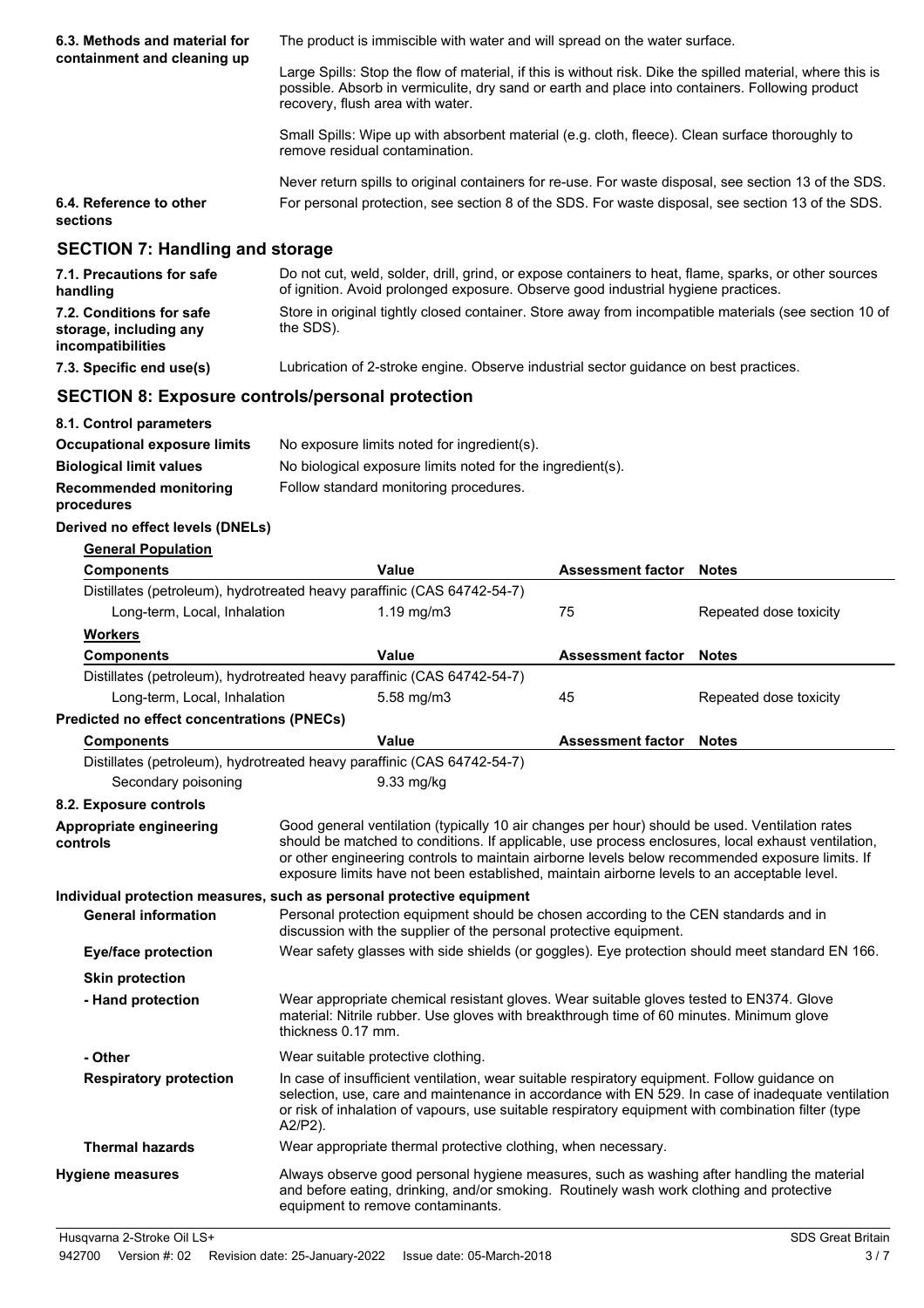Emissions from ventilation or work process equipment should be checked to ensure they comply with the requirements of environmental protection legislation. Fume scrubbers, filters or engineering modifications to the process equipment may be necessary to reduce emissions to acceptable levels.

# **SECTION 9: Physical and chemical properties**

#### **9.1. Information on basic physical and chemical properties**

| Appearance                                        |                                                        |
|---------------------------------------------------|--------------------------------------------------------|
| <b>Physical state</b>                             | Liquid.                                                |
| Form                                              | Oily liquid.                                           |
| Colour                                            | Blue. Clear.                                           |
| Odour                                             | Slight.                                                |
| <b>Odour threshold</b>                            | Not available.                                         |
| рH                                                | Material is non soluble in water.                      |
| <b>Melting point/freezing point</b>               | -48 °C (-54.4 °F)                                      |
| Initial boiling point and boiling<br>range        | $>$ 300 °C ( $>$ 572 °F)                               |
| <b>Flash point</b>                                | > 70 °C (> 158 °F) Closed cup ASTM D93                 |
| <b>Evaporation rate</b>                           | Not determined.                                        |
| <b>Flammability (solid, gas)</b>                  | Not applicable.                                        |
| Upper/lower flammability or explosive limits      |                                                        |
| Explosive limit - lower (%)                       | Not determined.                                        |
| <b>Explosive limit - upper</b><br>(%)             | Not determined.                                        |
| Vapour pressure                                   | < 0.01 kPa                                             |
| Vapour density                                    | Not determined.                                        |
| <b>Relative density</b>                           | Not determined.                                        |
| Solubility(ies)                                   |                                                        |
| <b>Solubility (water)</b>                         | Insoluble in water.                                    |
| <b>Partition coefficient</b><br>(n-octanol/water) | Not determined.                                        |
| <b>Auto-ignition temperature</b>                  | $>$ 300 °C ( $>$ 572 °F)                               |
| <b>Decomposition temperature</b>                  | $>$ 300 °C ( $>$ 572 °F)                               |
| <b>Viscosity</b>                                  | 53.9 cSt (40 °C (104 °F))<br>8.9 cSt (100 °C (212 °F)) |
| <b>Explosive properties</b>                       | Not explosive.                                         |
| <b>Oxidising properties</b>                       | Not oxidising.                                         |
| 9.2. Other information                            |                                                        |
| <b>Density</b>                                    | $0.87$ g/cm <sup>3</sup>                               |
|                                                   |                                                        |

# **SECTION 10: Stability and reactivity**

| 10.1. Reactivity                            | The product is stable and non-reactive under normal conditions of use, storage and transport. |
|---------------------------------------------|-----------------------------------------------------------------------------------------------|
| 10.2. Chemical stability                    | Material is stable under normal conditions.                                                   |
| 10.3. Possibility of hazardous<br>reactions | No dangerous reaction known under conditions of normal use.                                   |
| 10.4. Conditions to avoid                   | Contact with incompatible materials.                                                          |
| 10.5. Incompatible materials                | Strong oxidising agents.                                                                      |
| 10.6. Hazardous<br>decomposition products   | No hazardous decomposition products are known.                                                |

# **SECTION 11: Toxicological information**

**General information** Occupational exposure to the substance or mixture may cause adverse effects.

#### **Information on likely routes of exposure**

| <b>Inhalation</b>   | Prolonged inhalation may be harmful.                                                            |
|---------------------|-------------------------------------------------------------------------------------------------|
| <b>Skin contact</b> | Frequent or prolonged contact may defat and dry the skin, leading to discomfort and dermatitis. |
| Eye contact         | Direct contact with eyes may cause temporary irritation.                                        |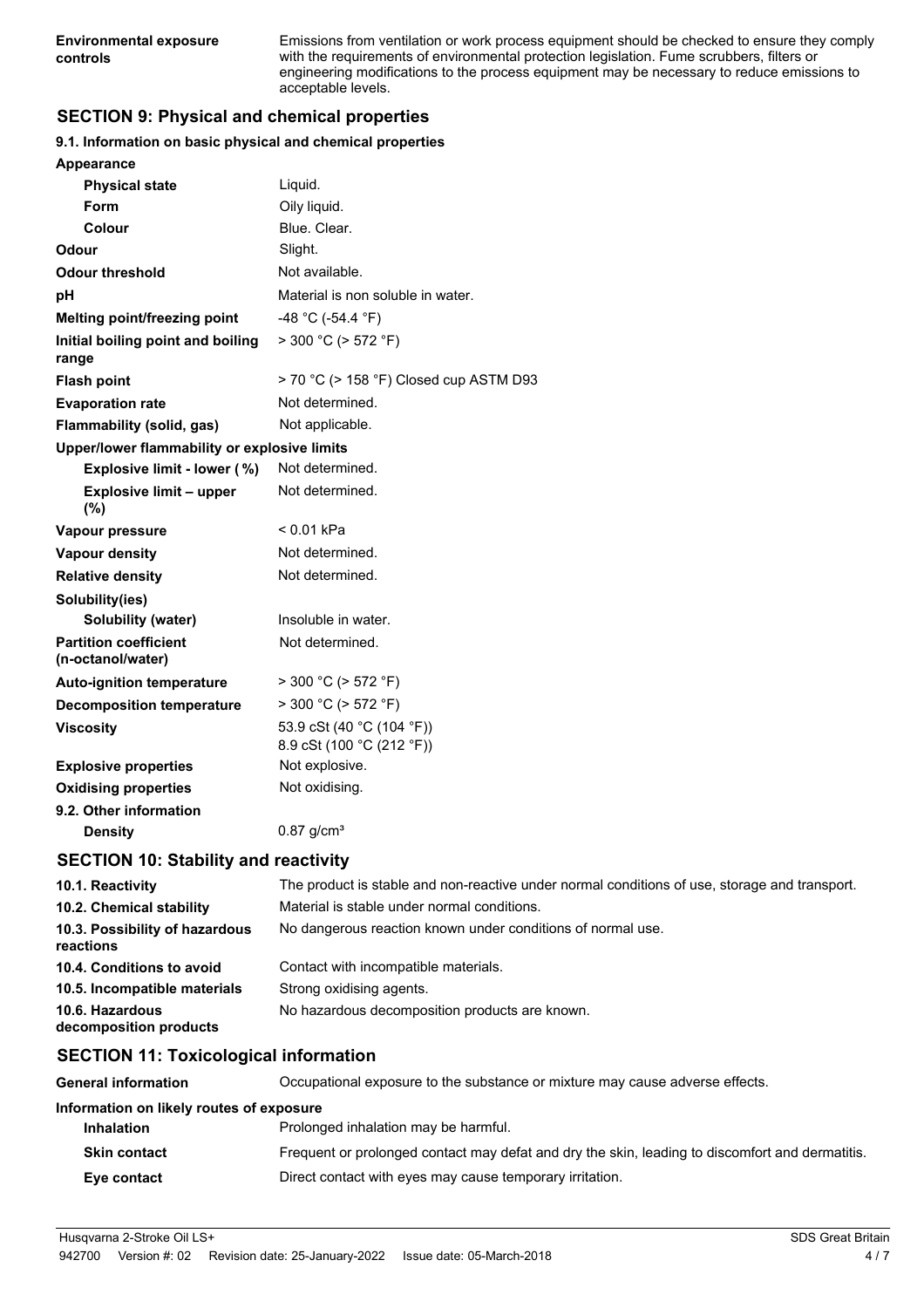| Ingestion | May cause discomfort if swallowed. However, ingestion is not likely to be a primary route of |
|-----------|----------------------------------------------------------------------------------------------|
|           | occupational exposure.                                                                       |

**Symptoms** Exposure may cause temporary irritation, redness, or discomfort.

**11.1. Information on toxicological effects**

**Acute toxicity**

| ACULE LUXICILY                                                          |                                                                             |                                                                                       |  |
|-------------------------------------------------------------------------|-----------------------------------------------------------------------------|---------------------------------------------------------------------------------------|--|
| <b>Components</b>                                                       | <b>Species</b>                                                              | <b>Test Results</b>                                                                   |  |
| Distillates (petroleum), hydrotreated heavy paraffinic (CAS 64742-54-7) |                                                                             |                                                                                       |  |
| <b>Acute</b>                                                            |                                                                             |                                                                                       |  |
| <b>Dermal</b>                                                           |                                                                             |                                                                                       |  |
| LD50                                                                    | Rabbit                                                                      | > 5000 mg/kg                                                                          |  |
| <b>Inhalation</b>                                                       |                                                                             |                                                                                       |  |
| Aerosol                                                                 |                                                                             |                                                                                       |  |
| <b>LC50</b>                                                             | Rat                                                                         | $> 5$ mg/l, 4 Hours                                                                   |  |
| Oral                                                                    |                                                                             |                                                                                       |  |
| LD50                                                                    | Rat                                                                         | > 5000 mg/kg                                                                          |  |
| <b>Skin corrosion/irritation</b>                                        |                                                                             | Due to partial or complete lack of data the classification is not possible.           |  |
| Serious eye damage/eye<br>irritation                                    |                                                                             | Due to partial or complete lack of data the classification is not possible.           |  |
| <b>Respiratory sensitisation</b>                                        | Due to partial or complete lack of data the classification is not possible. |                                                                                       |  |
| <b>Skin sensitisation</b>                                               | Due to partial or complete lack of data the classification is not possible. |                                                                                       |  |
| Germ cell mutagenicity                                                  | Due to partial or complete lack of data the classification is not possible. |                                                                                       |  |
| Carcinogenicity                                                         | Due to partial or complete lack of data the classification is not possible. |                                                                                       |  |
|                                                                         | IARC Monographs. Overall Evaluation of Carcinogenicity                      |                                                                                       |  |
| Mineral oil (CAS Various)                                               |                                                                             | 3 Not classifiable as to carcinogenicity to humans.                                   |  |
| <b>Reproductive toxicity</b>                                            | Due to partial or complete lack of data the classification is not possible. |                                                                                       |  |
| Specific target organ toxicity -<br>single exposure                     |                                                                             | Due to partial or complete lack of data the classification is not possible.           |  |
| Specific target organ toxicity -<br>repeated exposure                   |                                                                             | Due to partial or complete lack of data the classification is not possible.           |  |
| <b>Aspiration hazard</b>                                                |                                                                             | Due to partial or complete lack of data the classification is not possible.           |  |
| Mixture versus substance<br>information                                 | No information available.                                                   |                                                                                       |  |
| <b>Other information</b>                                                | dermatitis and skin cancer.                                                 | Prolonged and repeated contact with used oil may cause serious skin diseases, such as |  |

# **SECTION 12: Ecological information**

| 12.1. Toxicity                                                          | Based on available data, the classification criteria are not met for hazardous to the aquatic<br>environment. |                                                                                    |                        |  |
|-------------------------------------------------------------------------|---------------------------------------------------------------------------------------------------------------|------------------------------------------------------------------------------------|------------------------|--|
| <b>Components</b>                                                       |                                                                                                               | <b>Species</b>                                                                     | <b>Test Results</b>    |  |
| Distillates (petroleum), hydrotreated heavy paraffinic (CAS 64742-54-7) |                                                                                                               |                                                                                    |                        |  |
| <b>Aquatic</b>                                                          |                                                                                                               |                                                                                    |                        |  |
| Acute                                                                   |                                                                                                               |                                                                                    |                        |  |
| Algae                                                                   | <b>NOEL</b>                                                                                                   | Pseudokirchneriella subcapitata                                                    | $>$ 100 mg/l, 72 hours |  |
| Crustacea                                                               | EL50                                                                                                          | Daphnia magna                                                                      | > 10000 mg/l, 48 hours |  |
| Fish                                                                    | LL <sub>50</sub>                                                                                              | Pimephales promelas                                                                | > 100 mg/l, 96 hours   |  |
|                                                                         |                                                                                                               | Hydrocarbons, C10-C13, n-alkanes, isoalkanes, cyclics, $\lt 2\%$ aromatics (CAS -) |                        |  |
| <b>Aquatic</b>                                                          |                                                                                                               |                                                                                    |                        |  |
| Acute                                                                   |                                                                                                               |                                                                                    |                        |  |
| Algae                                                                   | <b>EC50</b>                                                                                                   | Green algae (Selenastrum<br>capricornutum)                                         | > 1000 mg/l, 3 days    |  |
|                                                                         | LC50                                                                                                          | Green algae (Selenastrum<br>capricornutum)                                         | > 1000 mg/l, 3 days    |  |
| Crustacea                                                               | EC50                                                                                                          | Water flea (Daphnia magna)                                                         | > 1000 mg/l, 2 days    |  |
| Fish                                                                    | LC50                                                                                                          | Rainbow trout                                                                      | > 1000 mg/l, 4 days    |  |
| 12.2. Persistence and<br>degradability                                  |                                                                                                               | The product is expected to be biodegradable.                                       |                        |  |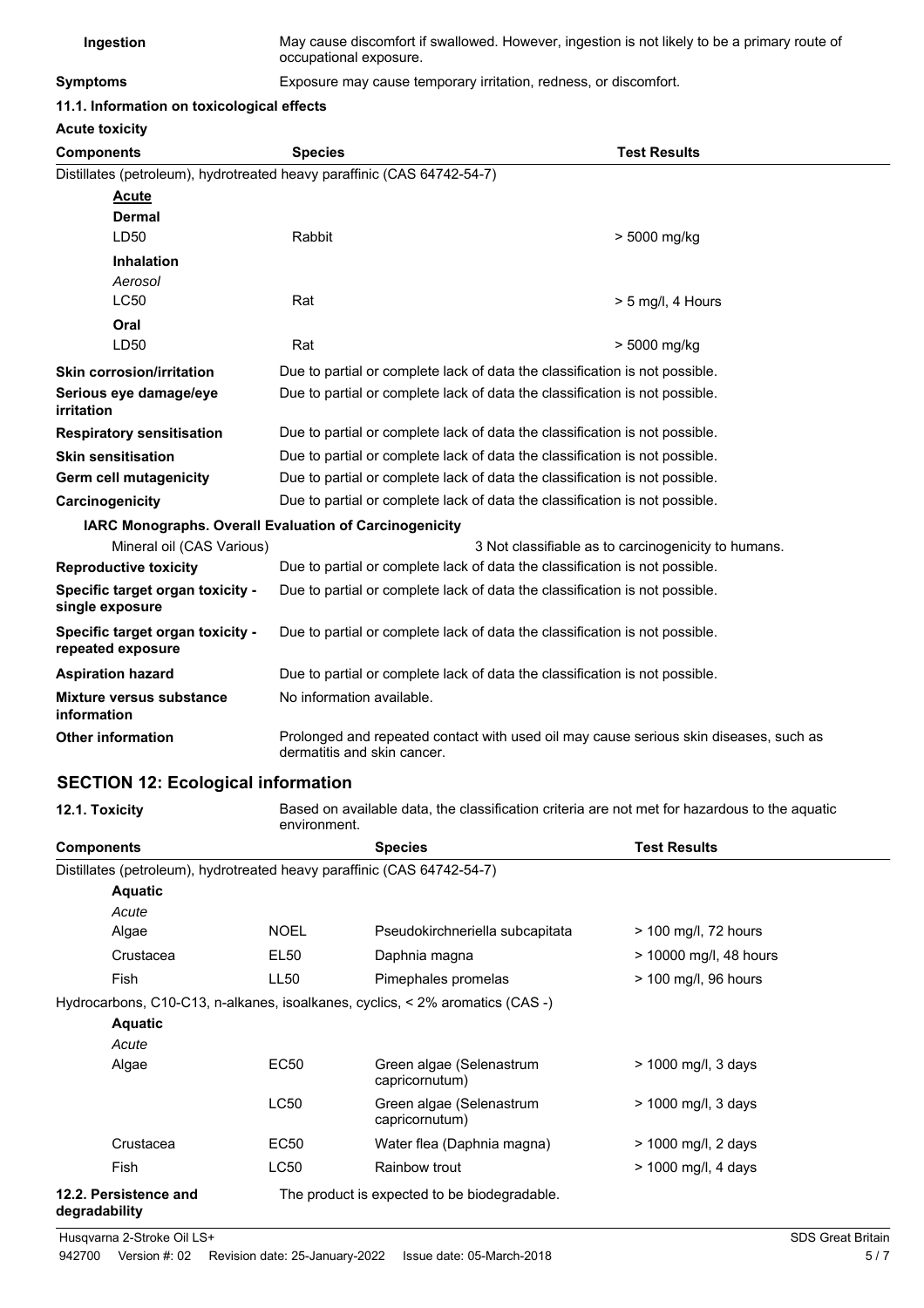| 12.3. Bioaccumulative potential                           | No data available.                                                                                                           |
|-----------------------------------------------------------|------------------------------------------------------------------------------------------------------------------------------|
| <b>Partition coefficient</b><br>n-octanol/water (log Kow) | Not available.                                                                                                               |
| <b>Bioconcentration factor (BCF)</b>                      | Not available.                                                                                                               |
| 12.4. Mobility in soil                                    | No data available.                                                                                                           |
| 12.5. Results of PBT and vPvB<br>assessment               | This mixture does not contain substances assessed to be vPvB / PBT according to Regulation<br>(EC) No 1907/2006, Annex XIII. |
| 12.6. Other adverse effects                               | Oil spills are generally hazardous to the environment.                                                                       |

## **SECTION 13: Disposal considerations**

**13.1. Waste treatment methods**

| <b>Residual waste</b>        | Dispose in accordance with local regulations. Empty containers or liners may retain some product<br>residues. This material and its container must be disposed of in a safe manner (see: Disposal<br>instructions). |
|------------------------------|---------------------------------------------------------------------------------------------------------------------------------------------------------------------------------------------------------------------|
| Contaminated packaging       | Since emptied containers may retain product residue, follow label warnings even after container is<br>emptied. Empty containers should be taken to an approved waste handling site for recycling or<br>disposal.    |
| EU waste code                | The Waste code should be assigned in discussion between the user, the producer and the waste<br>disposal company.                                                                                                   |
| Disposal methods/information | Collect and reclaim or dispose in sealed containers at licensed waste disposal site.                                                                                                                                |
| <b>Special precautions</b>   | Dispose in accordance with all applicable regulations.                                                                                                                                                              |

# **SECTION 14: Transport information**

#### **ADR**

14.1. - 14.6.: Not regulated as dangerous goods.

### **RID**

14.1. - 14.6.: Not regulated as dangerous goods.

### **ADN**

14.1. - 14.6.: Not regulated as dangerous goods.

## **IATA**

14.1. - 14.6.: Not regulated as dangerous goods.

**IMDG**

14.1. - 14.6.: Not regulated as dangerous goods. **14.7. Transport in bulk** Not established. **according to Annex II of MARPOL 73/78 and the IBC Code**

# **SECTION 15: Regulatory information**

**15.1. Safety, health and environmental regulations/legislation specific for the substance or mixture**

## **Retained direct EU regulations**

**Regulation (EC) No. 1005/2009 on substances that deplete the ozone layer, Annex I and II, as amended** Not listed.

**Regulation (EU) 2019/1021 On persistent organic pollutants (recast), as amended** Not listed.

**Regulation (EU) No. 649/2012 concerning the export and import of dangerous chemicals, Annex I, Part 1 as amended** Not listed.

**Regulation (EU) No. 649/2012 concerning the export and import of dangerous chemicals, Annex I, Part 2 as amended** Not listed.

**Regulation (EU) No. 649/2012 concerning the export and import of dangerous chemicals, Annex I, Part 3 as amended** Not listed.

**Regulation (EU) No. 649/2012 concerning the export and import of dangerous chemicals, Annex V as amended** Not listed.

**Regulation (EC) No. 166/2006 Annex II Pollutant Release and Transfer Registry, as amended** Not listed.

**Regulation (EC) No. 1907/2006, REACH Article 59(10) Candidate List as currently published by ECHA** Not listed.

#### **Authorisations**

**Regulation (EC) No. 1907/2006, REACH Annex XIV Substances subject to authorisation, as amended** Not listed.